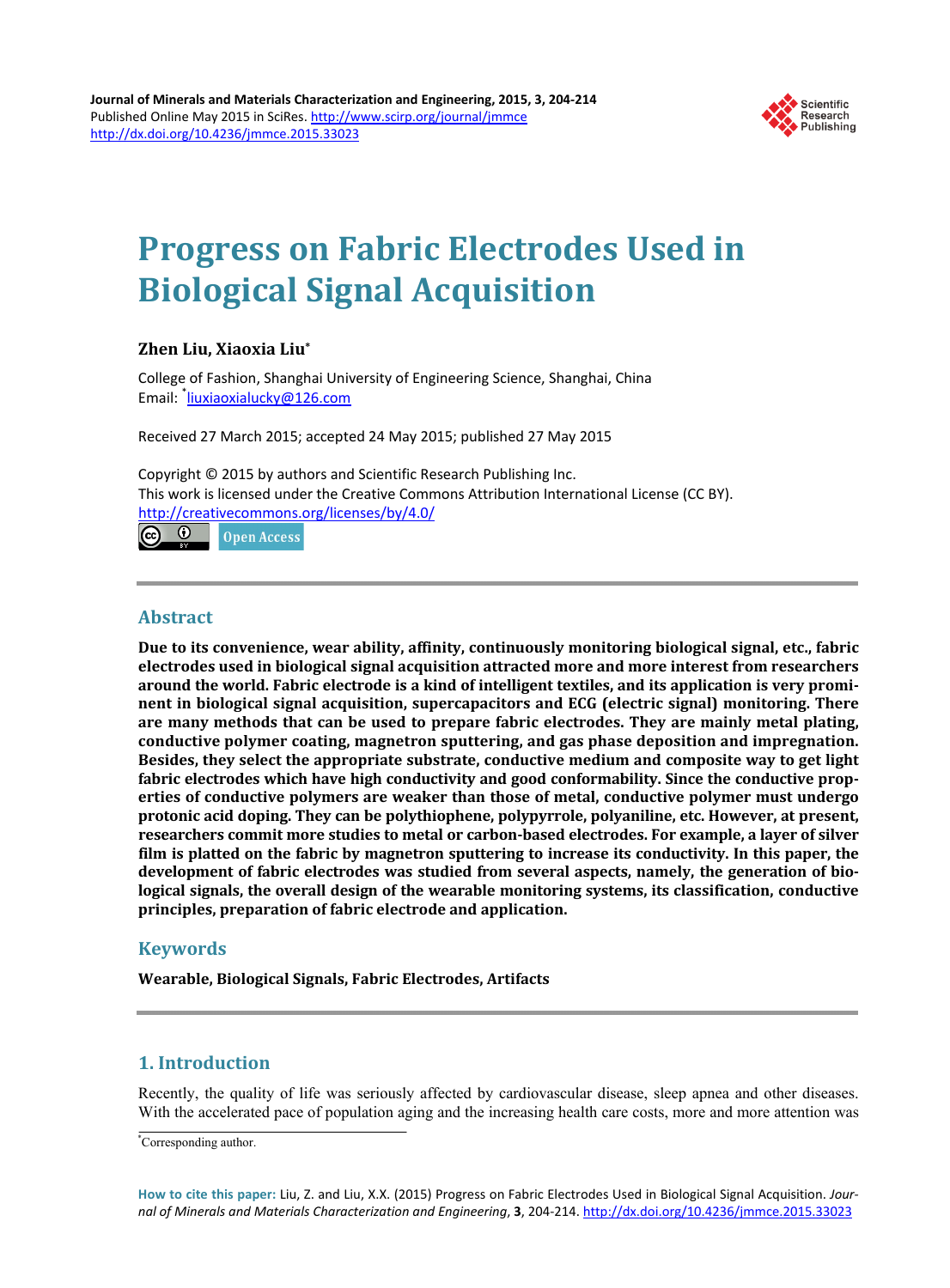paid to wearable remote medical monitoring system research. Wearable health monitoring systems typically include signal acquisition, processing systems and information feedback platform and so on. Fabric electrode with a textile structure is an indispensable material in signal acquisition process in which fabric electrode capable of receiving biological signals acts as a signal sensor. It not only can be used to monitor human biological signals constantly, but also will not irritate the skin-causing skin irritation, ulcers, etc. Fabric electrode has many advantages. Its comfortable, breathable, non-irritating properties are greatly favored by many researchers. With the development of health sector oriented toward miniaturization, intelligence and convenience, fabric electrode has become one of the hottest researches among researchers in this area. As a new generation of bio-signal acquisition material meeting the requirements of the development of modern medicine, fabric electrode has characteristics of comfort, intelligence, convenience, and accuracy, different from traditional conductive gel which is prone to cause skin allergies and has some other shortcomings. Future health care industry has two main characteristics. For one, it chooses convenient and accurate medical equipments based on nanomaterial and wearable medical monitoring systems. For another, it combines medical technology, computer technology, and ergonomics to form a both high efficient and humane medical treatment. The function of fabric electrode complies with the two trends mentioned above. If applied to non-contact medical monitoring technology, fabric electrode will bring great market demand. Therefore, fabric electrode has high research value and social and economic benefits.

# **2. Generation Principles of Biological Signals & the Overall Design of the Wearable Monitoring System**

## **2.1. Generation Principles of Biological Signals**

Human body is composed of cell membrane which is a kind of semi-permeable membrane. The principle of semipermeable membrane is that only a certain kind of ions can go through it in a certain state [\[1\].](#page-9-0) It's known that there are a series of physiological and chemical changes in the body when a man is in motion. When people are in two different states-still and motion, the bio-electric potential in body were respectively resting potential and action potential. At different potentials, the cell membrane has different permeability for sodium ions ( $Na<sup>+</sup>$ ) and potassium  $(K^+)$ . That is to say, when the cell is at resting potential, membrane permeability for potassium  $(K^+)$  is greater than sodium ions  $(Na^+)$ , making potassium ions move to the extracellular, and the membrane potential outside is higher than the membrane potential inside, forming a negative potential inside while positive external. Instead, when the cell is at action potential, membrane permeability for sodium ions  $(Na^+)$  is greater than potassium  $(K^+)$ , making sodium ions  $(Na^+)$  continuously transfer to the intracellular, and the membrane potential outside is lower than the membrane potential inside, forming a negative potential outside while positive internal. To conclude, the so-called EMG (electromyographic signal) and ECG (electric signal) that fabric electrode collected is actually this changing potential difference, as is shown in **[Figure](#page-2-0) 1**.

#### **2.2. The Overall Design of the Wearable Monitoring System**

Researchers found that somatic heartbeat, muscle contraction or other action will produce a weak electrical torrent, which are bio-currents. Biological current goes through body fluids and tissues, then spread to the skin surface, thereby creating a potential difference, as is shown in **[Figure](#page-2-1) 2**. The design thought of wearable monitoring system is that use fabric electrode as electrical sensors to collect biological signals, and pass signals obtained through a series of signal conditioning and micro-processing, then display these processed signals on the human-machine interface (such as personal digital assistant). Fabric electrode, which is a wearable health monitoring system, can touch skin closely, therefore ECG and EMG can be received adequately by fabric electrodes. The signal, after the signal amplified by signal amplifier, go through the high (low) filter to remove interference waves due to the external electric or noise, thus ,acquiring more accurate signals. Zhai *et al.* [\[2\]](#page-9-1) use fabric electrodes made of silver-plated fabric to acquire ECG, and then combine it with signal conditioning and micro-processing device, prepared wearable ECG abnormality detection system eventually.

## **3. Design and Classification for Fabric Electrode**

Design principles of fabric electrodes are shown in **[Figure 3](#page-2-2)**. EMG signal received by the conductive fabric wrapped with fill materials, which propagates through wire. Besides, the support pad was used to keep the fabric electrodes and the skin fit together more better. Fabric electrodes are based on textile materials. During the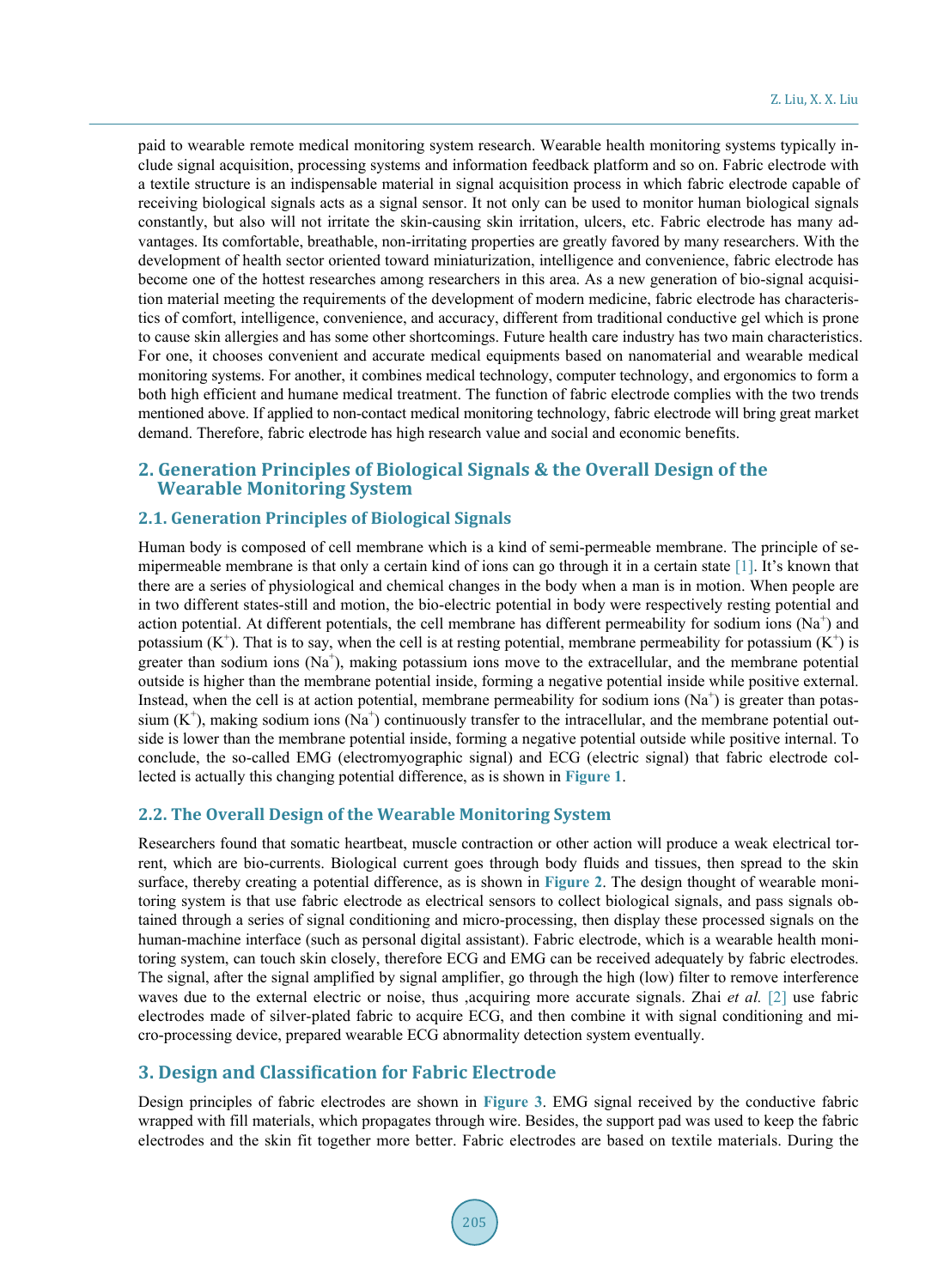<span id="page-2-1"></span><span id="page-2-0"></span>

<span id="page-2-2"></span>post-processing, conductive metal, conductive rubber or conductive ink and other functional materials were attached to the surface of the fabric or yarn by physical or chemical means. As a result, fabric obtains conductive and electrical signals propagate function.

## **3.1. Design of Fabric Electrode**

The design of fabric electrode is an integrity layout which includes bio-electrical signal receiving, processing and feedback, etc. It is not only a selection of conductive materials, but also need to consider the size, shape, textile material of fabric electrodes and skin adhesion, etc.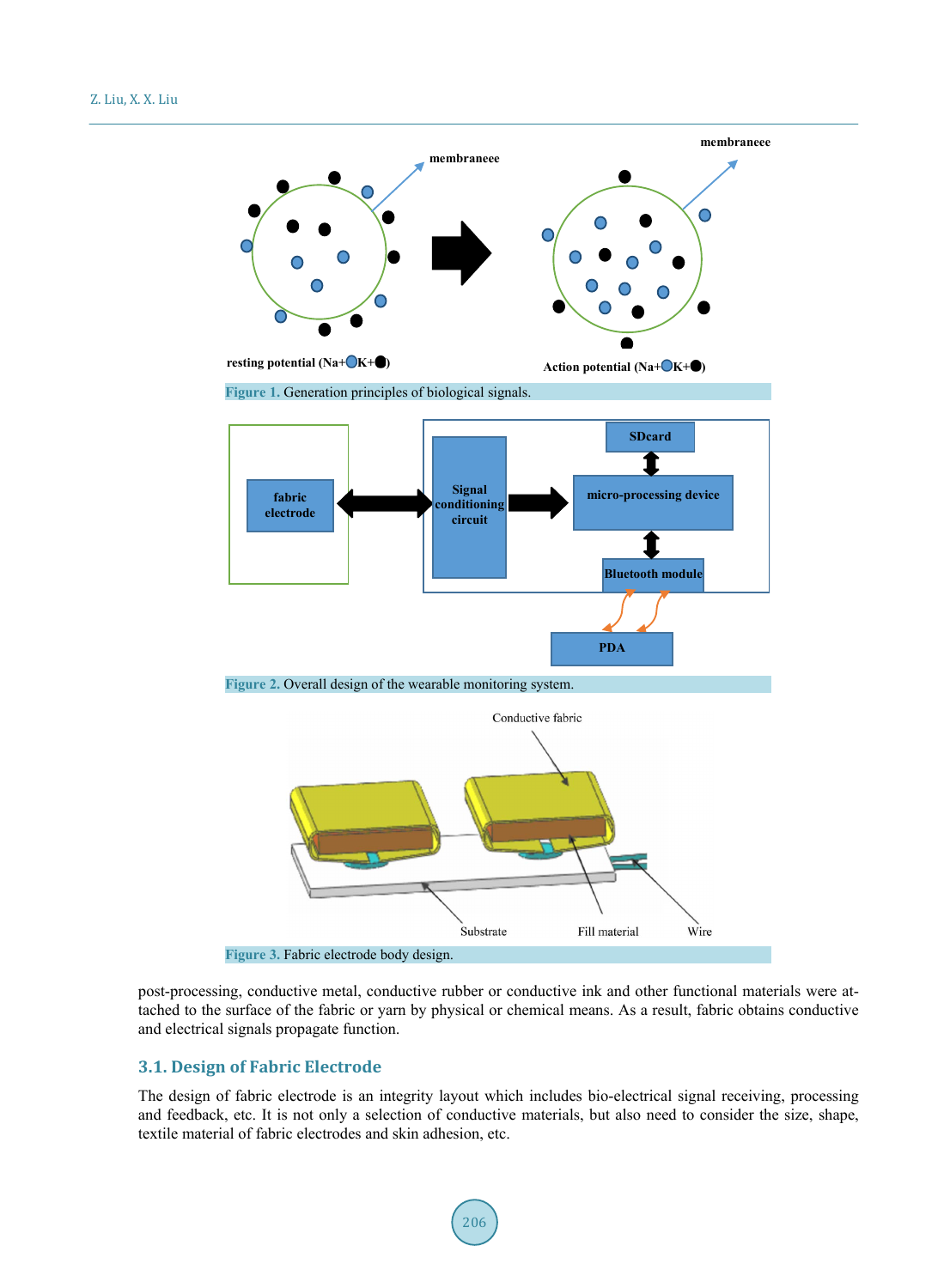1) The size of fabric electrode. The size of fabric electrode is a key factor that directly affects the accuracy of biological signals. Experiments show that whenever the size of the fabric electrode is less than 10 mm or more than 40 mm, it will also reduce the accuracy of the electrodes. According to a series of studies, the larger the size of fabric electrode, the greater the intensity of biological signals received, but if the size is too large, there will be some interfering noise at the contact interface between fabric and skin, seriously affecting the quality of bio-signal acquisition. Therefore, taking the quality and the strength of the signal into account, the diameter of the electrode in the fabric is preferably 10 mm.

2) The shape of the fabric electrodes. The shape of fabric electrode is the main factor affecting potential distribution on the electrode surface. According to studies by related personnel, due to end effects, the uniformity of current distribution on a circular electrode is lower than a rectangular electrode by 30%. It's difficult to describe potential distribution in a limited area. Therefore, Tao *et al.* dispersed contact surface between electrodes and skin into many small dispersed areas, and assume that each resistance of dispersed contact surface is fixed, similar to two-dimensional Fourier transform which consist of the shape of the electrodes and convolution in signal domain, the impulse response in the spatial region and potential distribution. In this way, Tao *et al.* [\[3\]](#page-9-2) respectively found general potential distribution on the surface of rectangular and circular fabric electrodes.

3) The selection of textile materials. When in motion, skin deformation or the interface slip between fabric electrode and skin will produce complex interfering noise, which is called motion artifact. Now studies agree that the movement artifact come from two aspects: for one, the potential change caused by bidirectional disturbance on electrode-skin interface. For another, the interfering noise caused by the squeezing and stretching deformation on the skin. The accuracy of the fabric electrodes, used as a biological signal acquisition component, was seriously affected by motion artifact. Therefore, in recent years, reducing motion artifact is one of the hotspots both at home and abroad in the fabric electrodes area. As the base material of fabric electrodes, textile materials should be dense and thick, otherwise, the body will produce a very serious motion artifact, making SNR (signal to noise ratio) decreasing, further affecting the accuracy of ECG and EMG signals acquisition. The main role of filler material is to make the fabric electrode closely and fully contact with the skin, and reduce SNR and motion artifacts. As a result, it's easy to acquire more real electrical signals [\[4\].](#page-9-3)

4) Adhesion between fabric electrodes and skin. As a receiving device of body signals, fabric electrode needs to meet the following characteristics. First, because artifacts generated by the relative sliding will seriously affect the SNR, the friction between conductive fabric and the skin should be relatively small.  $f = \mu \times N$  where, (f—the surface friction, *μ*—the coefficient of friction surface, N—a positive pressure). Friction coefficient on skin surface is fixed, and changing the surface roughness of fabric electrodes is also complicated. However, according to  $f = \mu \times N$ , the surface friction increases as N increases, then the motion artifacts will be reduced. As we know, Wearable fabric deformation can exert a certain pressure on the skin through the support pads and conductive fabric, Therefore, the positive pressure on the skin increases, accordingly, motion artifacts decreasing. Second, it is necessary to minimize artifacts due to the strain caused by the textile substrate, which is a kind of flexible materials. As is shown in **[Figure](#page-3-0) 4**, conductive cloth should be filled with sponge-like materials to ensure that fabric electrode have a certain three-dimensional shape and a close contact with the skin. In this way, artifacts can largely reduce while SNR increases.

<span id="page-3-0"></span>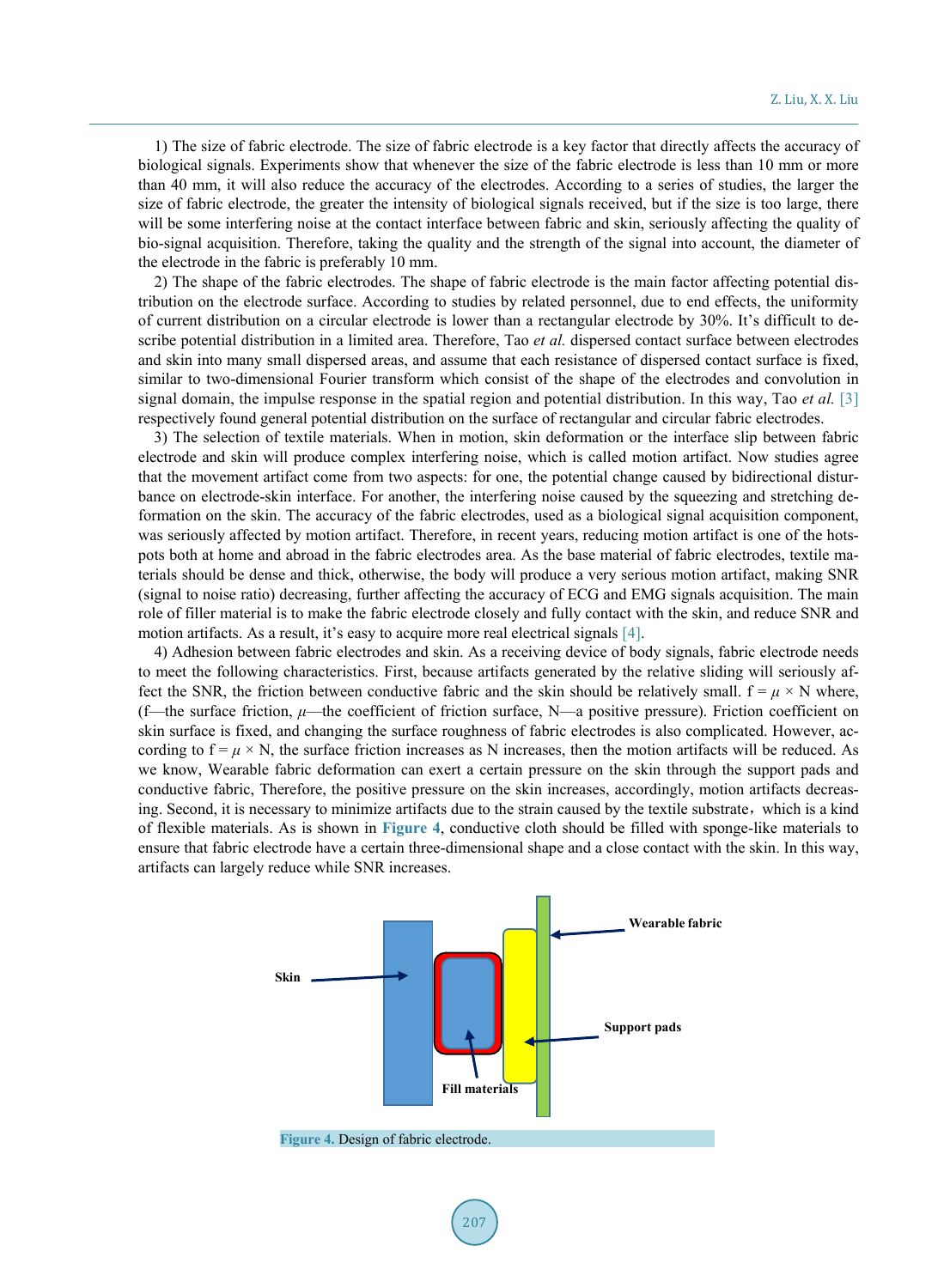#### **3.2. Conductive Principle of Electrode Fabric**

Conductive materials of fabric electrode are mainly conductive metal, conductive polymer and conductive ink. Different conductive materials have different conductive mechanism and characteristics.

1) Metal fabric electrodes. Metal is a kind of good conductor, so we can utilize magnetron sputtering or vapor deposition method to uniformly adhere the conductive metal to the fabric, forming a dense conductive metal layer, or in the way of wiring which means disposing conductive metal inside the fabric or yarn surface for transferring electrical signals.

Nano-silver plated fabric material is produced in the way of vacuum coating by Fiber Co., Ltd. Jinan Li Site. Specifically, cross a layer of silver film on polyester or nylon with the method of flexible multi-target magnetron sputtering coating technology, and then silver it with plating treatment again. Fabric electrode prepared by this process has the characteristics of a uniform coating, strong adhesion, washable and so on. In addition, it not only retains the original silk weaving resistance, but also has a lot of advantages in terms of performance of apparel, such as anti-bacterial deodorant, strong interfacial bonding strength, low surface resistance.

2) Polymer fabric electrode. Fu *et al.* [\[5\]](#page-9-4) from Donghua University use polyaniline as an intermediate flexible conductive layer to connect metal and polyester fabric. Under ultrasound conditions, with a chemical coating method, they prepared polyaniline polymer/Cu composite conductive fabric, which use polyester as base materials. Conducting polymer is a polymer of conjugated double bonds, which is generated by alternating single and double bonds. Polymer conjugate effect results in mutual handover, overlapping coverage between the adjacent electron clouds so that there will appear a continuous electron cloud in the main chain direction, and then the unpaired electrons can move along the long-chain. Polythiophene, polypyrrole and polyaniline are called the three conductive polymers, wherein polythiophene has the strongest conductive capability while polyaniline has the lowest price. Taking polyaniline as an example, the structure of polyaniline is divided into benzene type and quinone type. There only exists benzene rings in benzene structure, and the large  $\pi$  bond electrons are confined to a benzene ring, so the electron cannot move across the polymer chain. Ring structure of quinoid structure of polyaniline is composed of a benzene ring and a quinoid ring together alternately. Large bonds on the benzene ring and the  $\pi$  bonds on the quinone ring form conjugated structures, which have overlapping electron cloud, so that electrons are able to move along the polymer chain. Polymer can be called a conductive polymer, only when it meets two conditions as follows: for one, there should be a certain number of current-carrying electrons; for another, there exists overlapping electron clouds (a conductive channel) inside the polymer. Only with the above two conditions, can the polymer be used as the polymer conductive layer of fabric electrode. If we add some protonic acid into polyaniline, benzene structure will be transferred to the quinoid structure. This results in a non-uniform charge amount in the nitrogen (N) atom. Thus a sufficient amount of a carrier and conductive paths in the intramolecular chain is formed. A fabric electrode can be prepared by attaching conductive polymer to its surface through spraying or coating technology [\[6\]](#page-9-5)[-\[9\].](#page-9-6)

3) Conductive ink fabric electrodes. As an electronic key material, conductive ink technology are extensively applied in the fabric electrodes. Conductive inks are prepared when conductive polymer or some other conductive functional units are coupled together by a phenolic resin, etc. Fabric electrodes are obtained when conductive ink was attached onto the fabric. The conductive mechanism of conductive ink fabric electrodes can be explained from three aspects, and they are the tunneling effect, field emission effect, Percolatio[n \[10\]](#page-9-7)[-\[15\].](#page-9-8) a) Tunneling effect. Tunnel theory holds that when the thickness of isolation layer between conductive particles is less than 10 nm, even if there is no direct contact between conductive particles, an electron tunnel effect can still form to produce electron flow. b) Field emission effect. According to the field emission effect, under the effect of the field, as long as the adjacent ion with potential difference is close enough, electrons can be dramatically insulating interfacial layer, then jump to the adjacent conductive ion and generates a current, and non-contactconductive is achieved. c) Percolation. Based on percolation, only when the amount of conductive particle in the resin is large enough and the distance between conductive particles is less than 1 nm or contact with each other, are the conductive particles capable of electric conduction. These three theories demonstrate that choose conductive ink as the conductive material of textile electrode is feasible. In terms of material, conductive ink can be divided into inorganic conductive ink and organic conductive ink. Inorganic conductive inks mainly choose metal powder (Au, Ag, Cu, AL, Ni, etc.) or a conductive carbon black or carbon fibers as its conductive functional material. Inorganic conductive ink has many advantages such as stability, high efficiency. In recent years, the inorganic conductive material becomes the main research field of the conductive ink fabric electrode. Under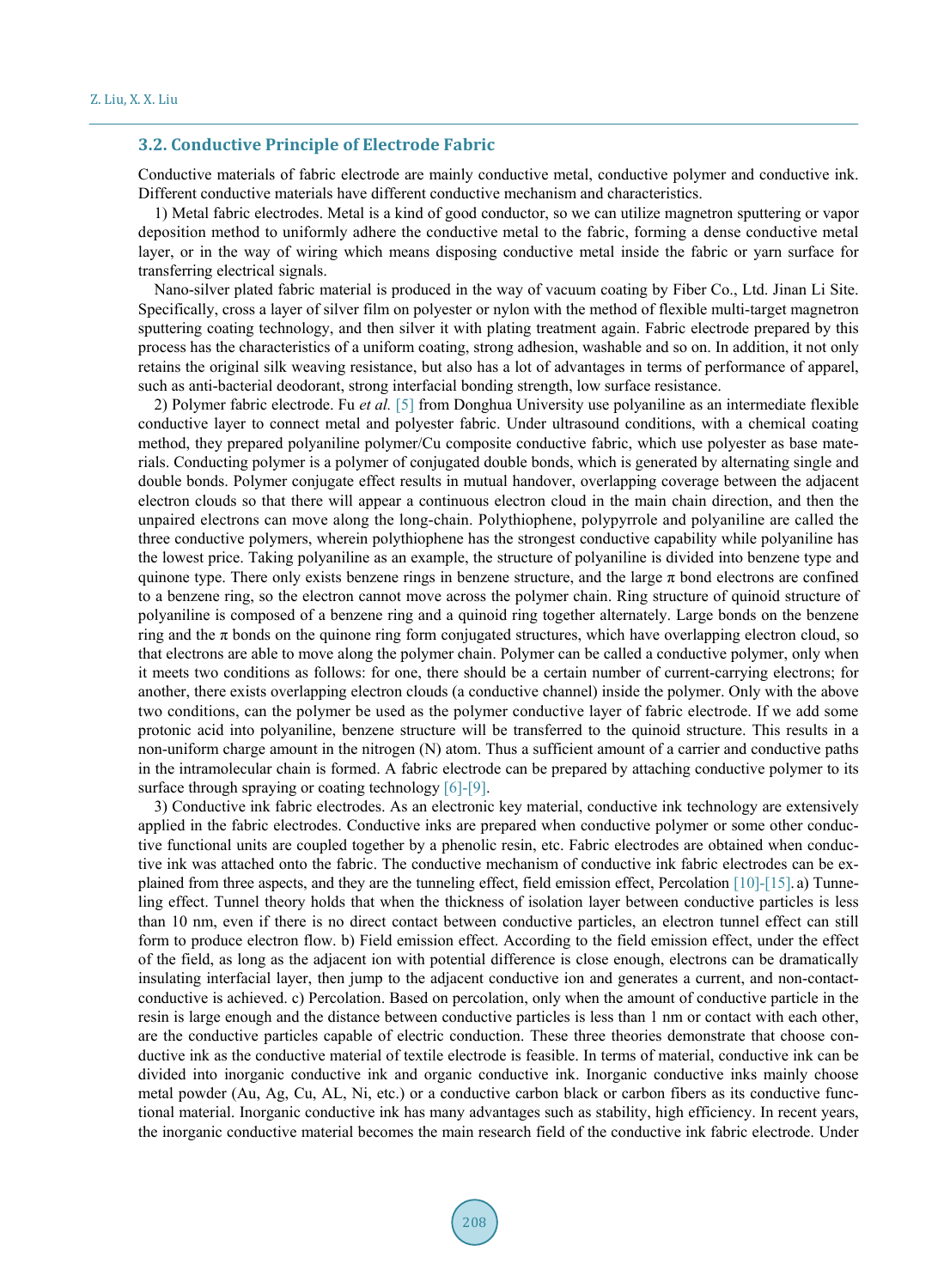| Classification                                     | Functional unit                        | Comprehensive performance |                                                                       |  |  |
|----------------------------------------------------|----------------------------------------|---------------------------|-----------------------------------------------------------------------|--|--|
| Inorganic conductive ink                           | Au                                     | (1)<br>(2)                | Good performance<br>High price                                        |  |  |
|                                                    | Ag                                     | (1)<br>(2)                | Conductivity behind Au<br>Sensitive to temperature                    |  |  |
|                                                    | Cu                                     | (1)<br>(2)<br>(3)         | Wide application<br>Easy oxidation<br>High cost performance           |  |  |
|                                                    | Al, Ni                                 | (1)<br>(2)<br>(3)         | Easily oxidized<br>Low price, unstable;<br>Ordinary conductivity      |  |  |
|                                                    | Metal nanopowders                      | (1)<br>(2)                | Good conductivity<br>Conductivity varies with different powder        |  |  |
|                                                    | Conductive carbon black, carbon fibers | (1)<br>(2)<br>(3)         | Poor conductivity<br>Poor moisture resistance<br>Low price difference |  |  |
| Organic conductive ink<br>Doped conducting polymer |                                        | (1)<br>(2)                | Low temperature curing<br>Easy to use                                 |  |  |

<span id="page-5-0"></span>**Table 1.** Comparison between organic conductive ink and inorganic conductive ink.

the effect of doped conjugated polymer, conductive properties of organic conductive ink are enhanced. At the same time, at the macro level, it also retains the characteristics of polymer materials such as mechanical properties and processability, etc. Therefore, organic conductive ink has become another important research direction of ink conductive fabric electrodes. The comparison between organic conductive ink and inorganic conductive ink is shown in **[Table 1](#page-5-0)**.

As functional conductive materials, Au has excellent comprehensive properties, but its price is high. The conductivity of Ag is only second to that of Au, and Ag has good antibacterial property. Although Ag is sensitive to temperature, this does not affect the normal usage of fabric electrode. Cu has a high cost performance and wide application, but easy to be oxidized. The conductivity of Al and Ni is ordinary, and they are easily oxidized, but the price is cheaper. Therefore, Al and Ni can be chosen to prepared disposable fabric electrodes. When it comes to conductive carbon black and carbon fiber, due to its poor conductive property and poor moisture resistance, whether it is suitable to be used as functional conductive materials still needs further research. The conductive ratio of intrinsic conducting polymer is low, and its conductive ratio generally maintained at 10<sup>−</sup><sup>10</sup> level of S/cm. After doping with chemical or electrochemical method, conductive rate can be greatly improved to  $10^{-9}$  $S/cm$  to  $10^5$  S/cm. But considering its high manufacturing cost, complicated technology and difficult to control the doping level and unstable nature. In addition, compared to the other conductive materials, its resistivity is high, so further research is needed.

## **3.3. Preparation of Fabric Electrodes**

Fabric electrode is different from traditional conductive gel, which is based on textile materials, and has unique advantages of fabrics such as breathability, flexibility, foldability. Fabric electrodes is different form conductive gel, which is easy to cause skin irritation or symptoms such as swelling when touching the skin for a long time, and greatly affect the use of the weare[r \[16\]](#page-10-0) [\[17\].](#page-10-1) As for needle electrodes, in order to be able to accurately capture the electromyographic signal, needle electrodes often need to be inserted into human's body skin to collect potential of local motion unit activities. With this method, we can get more accurate electromyographic signals, but it will inevitably cause mechanical damage to the human's body. Fabric electrodes are no harm to human body. However, unlike needle electrodes, fabric electrode cannot acquire action potential collected from local motion unit. With the improvement of SNR and the artifact technology, Fabric electrodes still have the very high research value. Comparison of different electrodes is shown in **[Table 2](#page-6-0)**.

## **3.4. The Choice of Conductive Functional Materials**

The choice of electrode conductive fabric functional materials mainly depends on the fabric electrode conduc-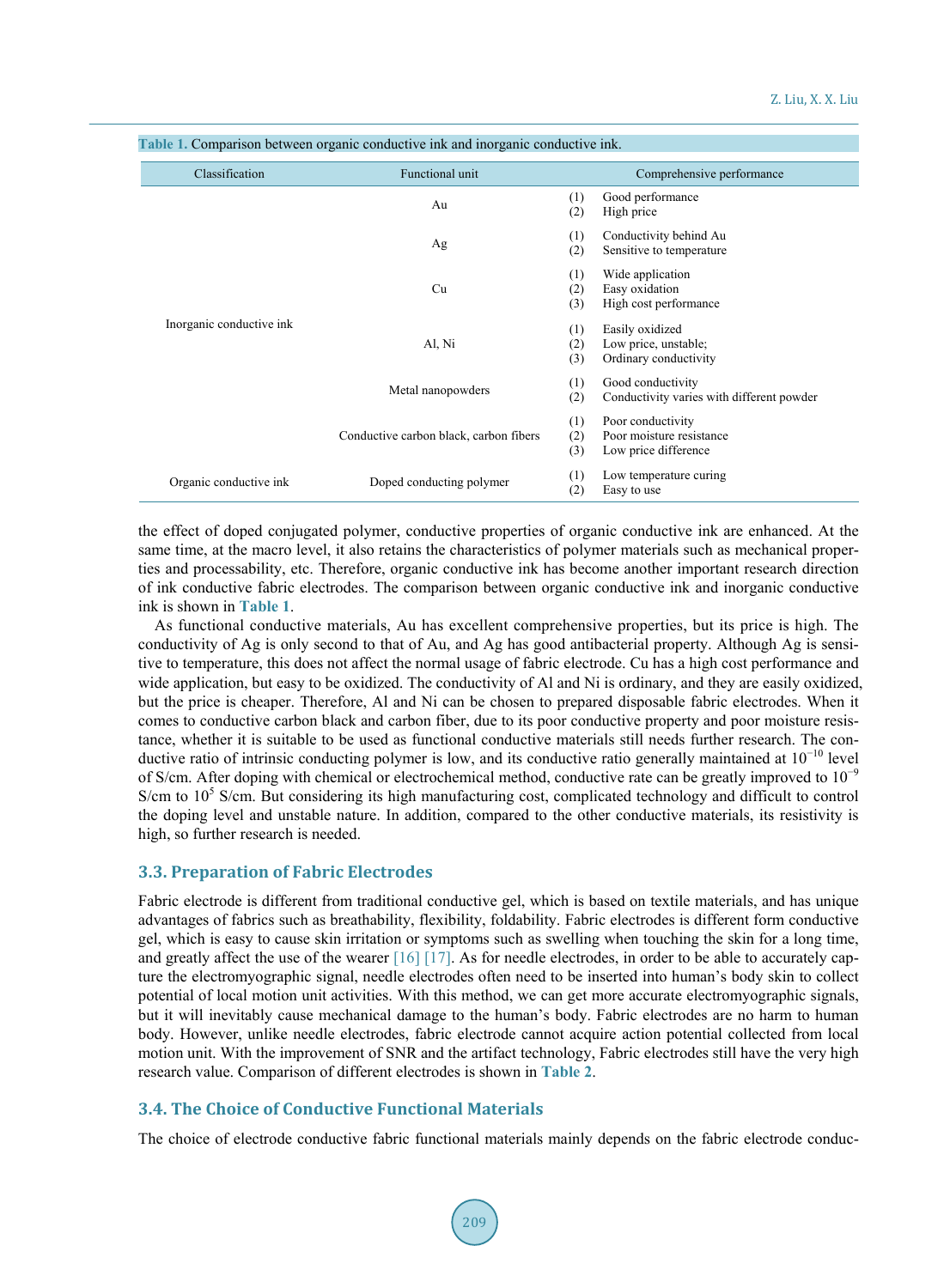<span id="page-6-0"></span>

| Table 2. Comparison of different electrodes. |                          |                             |                 |                  |  |  |  |
|----------------------------------------------|--------------------------|-----------------------------|-----------------|------------------|--|--|--|
|                                              | Fabric electrode         | Traditional metal electrode | Patch electrode | Needle electrode |  |  |  |
| Conductive medium                            | Inert metal and chlorine | Inert metal                 | Patch electrode | Metal            |  |  |  |
| Time-using                                   | Long                     | Short                       | Short           | Short            |  |  |  |
| Skin allergy                                 | No                       | Yes                         | Yes             | No               |  |  |  |
| Skin damaging                                | No                       | No                          | No              | Yes              |  |  |  |
| Comfort level                                | High                     | Normal                      | Normal          | Feel painful     |  |  |  |
| Operability                                  | High                     | High                        | High            | Low              |  |  |  |

tive mechanism. As for preparation for fabric electrode medical care system, we cannot require electrode materials thin and soft exceedingly. Because the electromyographic signal (EMG) and electric signal (ECG) are very weak. The relative friction and the fabric sliding due to human body mechanical movement will largely affect the accuracy of fabric electrode acquisition signal. Therefore, in order to improve the signal-to-noise ratio and reduce the motion artifact, we need to choose dense and thick material as the base of fabric electrodes. With 76% of medical grade of the silver-plated nylon and 24% of spandex fabric, Ding *et al.* [\[18\]](#page-10-2) have made some fabric electrodes, which is density, conductivity of 0.6  $\Omega/cm^2$  of non-contact sleeping monitoring system. Conductive functional elements used in acquisition of bioelectric signals are respectively electrically conductive thread, conductive rubber and conductive ink, and they are conventional conductive substrate of fabric electrodes. Their advantages and disadvantages are as follows.

1) Conductive thread

Electrically conductive thread is directly prepared by metal. When choose conductive thread as functional conductive material of fabric electrodes, fabric electrode and biological electrical signal analysis instrument can be directly connected by conductive thread. Inert metal is generally selected as conductive wire metal, because its chemical properties are quite stable, and it is not easy to cause allergic problem such as redness and swelling. But because the conductive yarn is made of hard metal, when contacting with fabric electrodes, the skin will be easy to hurt by friction, greatly affecting the mood of users. In addition, unlike fabrics, metal can't fit with the body surface; on the contrary, it will produce great deformation. Therefore, it is easy to form artifact due to human body's mechanical motion, and affects the quality of the biological electrical signal acquired, making the signal-to-noise ratio very low. The conductive thread is attached with a layer of dense conductive metal film on its surface with the method of vapor deposition and magnetron sputtering. Coated conductive polymer thread making process is as follows. In order to reduce the resistivity, polythiophene, polypyrrole and polyaniline and other polymer with conjugated groups should be doped, and then coated a layer of compact conductive polymer film on the surface of yarn.

2) Conductive rubber

In terms of conductive rubber, first, fill conductive carbon, metal or conductive composite material into the silicone rubber [\[19\],](#page-10-3) and then obtain fabric electrodes by method of fast styling or printing. Rubber is soft and no stimulation to the skin. When the human body is doing mechanical movement, it deforms along with the skin deformation. Therefore it can effectively reduce the signal error due to motion artifact.

3) Conductive ink

The main composition of conductive ink is silver powder and petroleum jelly. Fabric electrode, made of conductive ink, have a very small surface friction coefficient, thus it won't cause damage to skin due to mechanical friction. Yue and Ding [\[20\]](#page-10-4) plate gold film on fabrics by magnetron sputtering, then deal with acetonitrile solution, which containing toluene sulfonic acid and polypyrrole monomer, by chemical polymerization method polymerization methods. Thus, they obtained the polypyrrole composite conductive fabric, one kind of fabric electrodes. Xu *et al.* [\[21\]](#page-10-5) firstly coat a layer of metal nickel on fabric surface, and then deposit the catalytically active conductive polymer on the nickel. Thus, they obtain a dye-sensitized solar fabric electrode.

# **4. Applications of Fabric Electrodes**

## **4.1. Applications of Fabric Electrodes in ECG Monitoring**

With the development of medical toward miniaturization, convenience, efficiency, in the health field, medical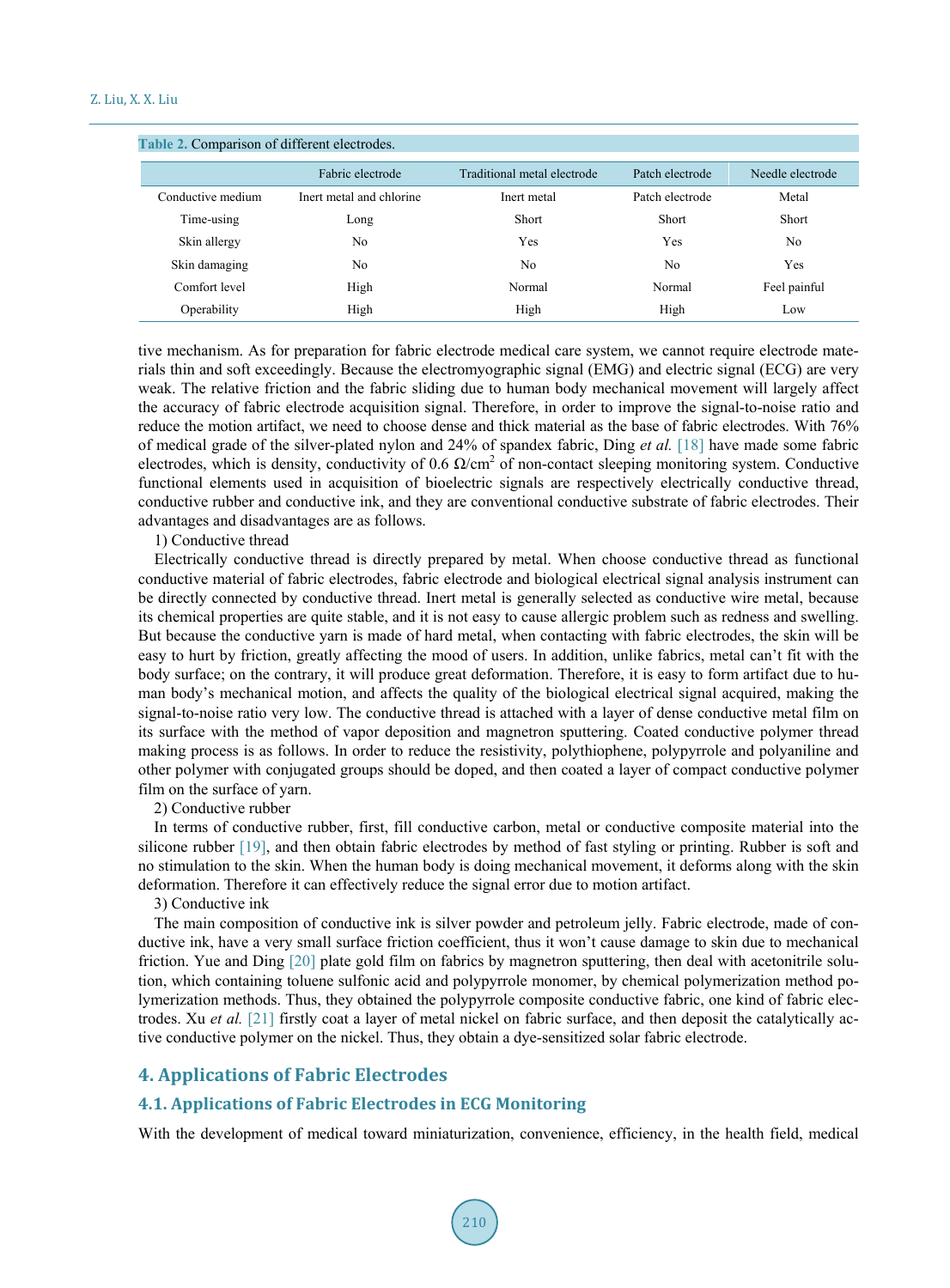equipment that can continuously monitor ECG signal and the physiological parameters of patients at high risk are in great demand. As long as researchers consider fabric electrodes can be used to monitor chronic diseases, wearable health monitoring systems become a hotspot of modern medical researches. Fabric electrodes choose textile material as substrate, and can be worn. It not only decrease the irritation to the skin and the SNR which traditional conductive gel, conductive membrane electrodes cause, but also not affect the patient's normal activities [\[22\]-](#page-10-6)[\[24\].](#page-10-7)

Zhai *et al.* sewn silver-plated fabric electrodes inside the clothes. With support pad and filler, they make it a good contact with human skin so that fabric electrodes can collect ECG signal. The signal collected pass through the data analysis device first, and then feedback to the user through the PDA. Thus, wearable fabric electrode ECG detecting system is achieved. Wearable fabric electrodes demonstrate the advantages of fabric electrodes, which fully show that fabric electrodes ECG monitoring can be well used in the medical field.

#### **4.2. Application of Fabric Electrodes in Myoelectric Prosthesis**

Electrical signal collecting devices in traditional myoelectric prostheses are conductive gel electrodes. However, the conductive gel has a poor compatibility to human skin, and cannot be well applied in clinical myoelectric prostheses [\[25\]-](#page-10-8)[\[26\].](#page-10-9) As the original model of the EMG signal acquisition, fabric electrodes retains many unique advantages of textile, namely, breathable and comfortable, washable, folding and affinity for human skin and other advantages. It meets the requirements of clinical medicine, and can replace the traditional disposable electrode. Thus, it will become the future development trend of myoelectric prostheses information acquisition device. Currently, in order to control prosthetics freely, researchers have attempted to collect nerve signals from the cerebral cortex or scalp surface or by implantation of an electrode. Tao *et al.* made conductive silver paste and fabric into an electrode with a center distance of 20 mm, a pitch of 10 mm, an area of 200 mm. As is shown in **[Figure](#page-8-0) 5**, fabric electrodes are fixed by elastic belt, and used as a collecting element of EMG signals during mechanical movement.

The researchers asked 11 participants to fix fabric electrodes shown in **[Figure 5](#page-8-0)** on their right forearm in the way shown in **[Figure 6](#page-8-1)**. Each participant's hand should in turn open, make a fist, hold keys, grip, fine pinch grip, grip the cup, and their wrist do stretching, bending, pronation external rotation in turn, finally keeping in a relaxed state.

With the virtual human-machine interface system, participants can control the action of virtual human in **[Fig](#page-8-2)[ure 7](#page-8-2)**. Virtual human-machine interface system records the completion of action, time and accuracy to judge its complete state.

## **4.3. Application of Fabric Electrodes in Supercapacitors**

The supercapacitor is also called double layer capacitor [\[27\]](#page-10-10) [\[28\].](#page-10-11) It uses the electric double layer, which is formed by the positive and negative ion separation in the porous electrode and electrolyte interface, to store energy. Not only it has the excellent performance of pulse discharge and a large capacity of energy storage, which physical capacitors do not have, but also its power density and service life is higher than the secondary battery. All sensors, drives and other electronic components on smart textiles need providing power, so there should be a light convenient energy storage and conversion device, which has a certain tensile properties. Therefore, the solution is to put this type of power into the fabric.

At present, electrode materials used in the supercapacitor are mostly active carbon, active carbon fiber and carbon nanotubes, etc. At home and abroad, researchers focus their attention of electrode materials on improving specific capacitance and aperture regulation. The resistance of porous carbon electrode materials is mostly large, therefore studies on porous carbon electrode materials is less. Surface metallization is an effective method of improving conductivity and reducing the resistance. Specifically, nickel plate on the surface of activated carbon fabric so that the conductivity improves, therefore the resistance of electrode reduces and power density improves.

According to comparison of the existing research of polypyrrole coated fabric, Binbin Yue analyzed changes of polypyrrole coated fabric in electrical properties and electrochemical properties under different stretched state, and choose it as electrode materials of stretchable supercapacitors, thus he find an effective approach for the preparation of the wearable power device. China Taiwan's comprehensive research Institute of textile industry has developed a foldable fabric supercapacitor, which has won the award in Orlando. It is a kind of lightweight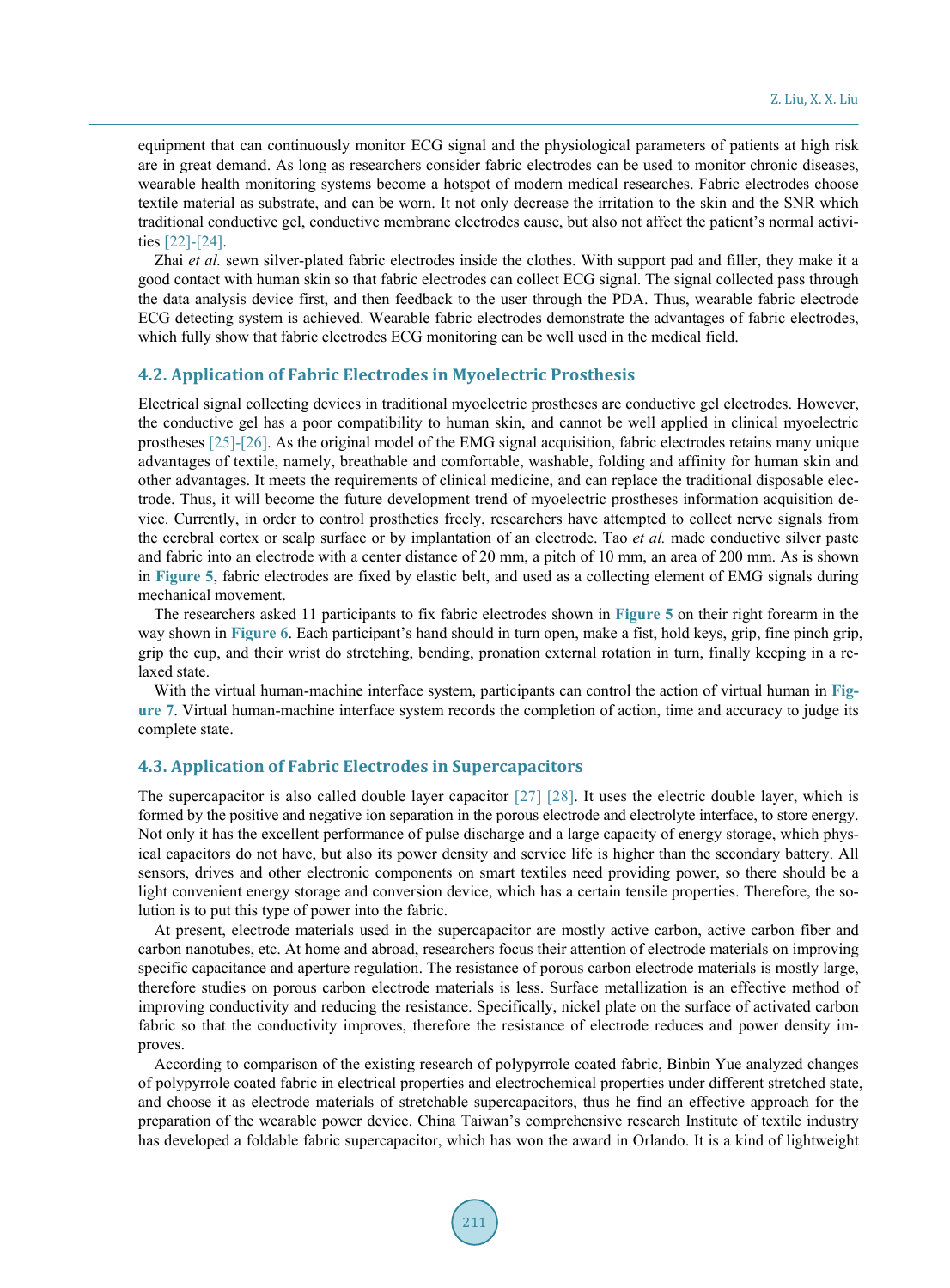<span id="page-8-0"></span>

**Figure 5.** Screen printing method for electrode fabric preparation.

<span id="page-8-1"></span>

**Figure 6.** Wearing fabric electrodes to collect biological signals.

<span id="page-8-2"></span>

**Figure 7.** Virtual machine interface systems.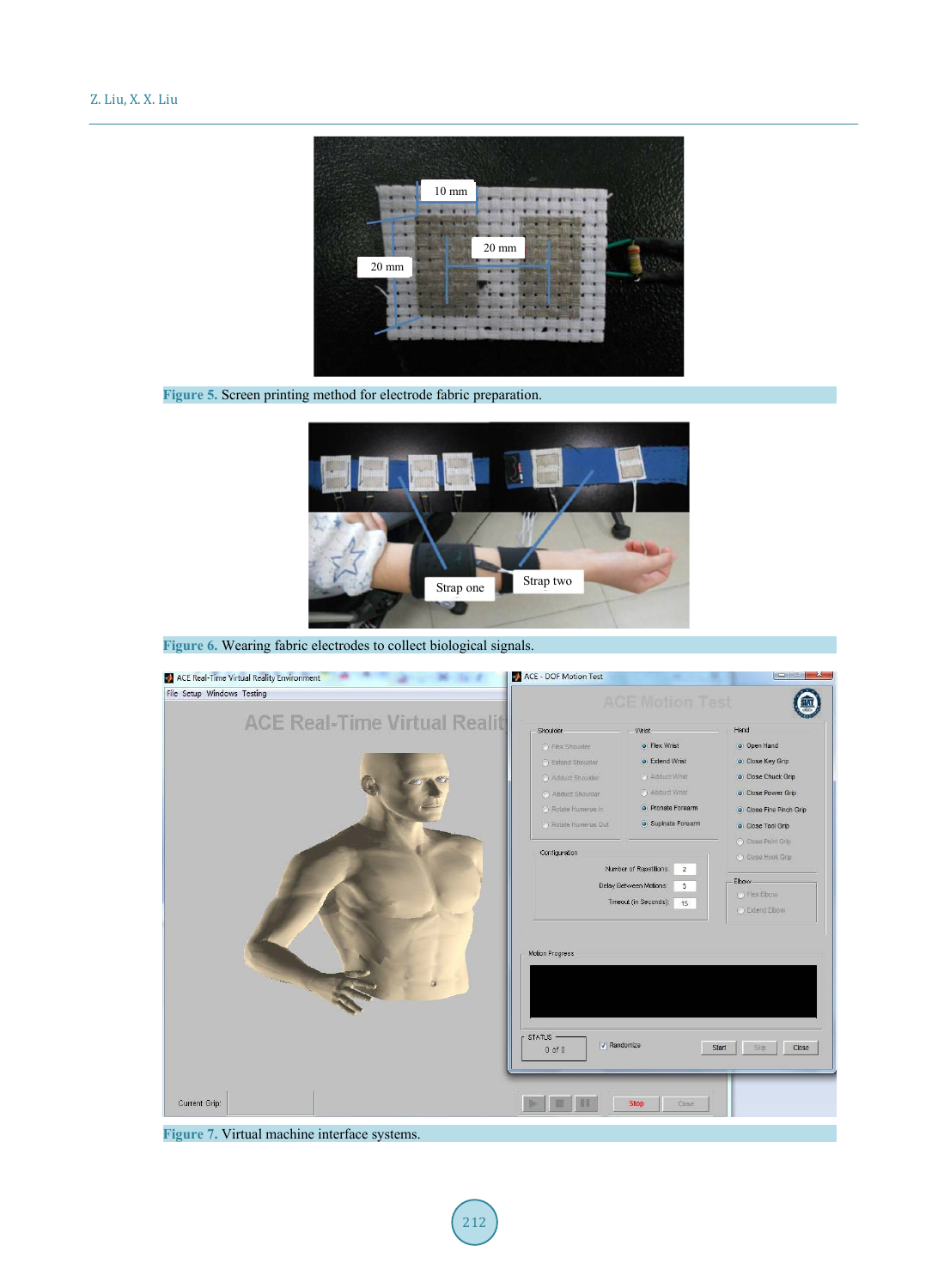supercapacitor, which can be completely folded. Fabric electrode, a kind of smart textile, is one of projects initiated by the five-year plan. At home and abroad, it has been about twenty years since researchers studied fabric electrodes which were applied to biological signal acquisition.

Fabric electrode involves many fields such as human body engineering, electronics, biology, textile science, etc. In the domestic and overseas, there is no breakthrough about characterization of the surface potential, motion artifact reduction SNR improvement and so on. Therefore, the research content is very broad, and the research direction is very clear.

## **5. Significance of Research on the Textile Electrodes**

Along with the improvement of living standards, people are increasingly seeking light portable concepts. As new electronic products, textile electrodes played a significant role in the patients' ECG monitoring, control of myoelectric prostheses and supercapacitors, etc. New fabric electrode, an electrical signal receiving device, must be subject to the concern of the electronics industry in the era of pursuing miniaturization, intelligent and highefficiency electronic. Fabric electrode can be easily folded, and has good skin-friendly and breathable features. Compared with the conductive gel, long-term use will not cause skin irritation. Due to its rich research content, fabric electrodes bear broad opportunities and prospects, as functional products transform to intelligent products.

## **References**

- <span id="page-9-0"></span>[1] Pereira, T., Carvalho, H., *et al.* (2013) Wearable Biopotential Measurement Using theTIADS1198 Analog Front-End and Textile Electrodes. *IEEE International Symposium on Medical Measurements and Applications Proceedings* (*Me-MeA*), Gatineau, 4-5 May 2013, 325-330.
- <span id="page-9-1"></span>[2] Zhai, H., Wang, C., *et al.* (2012) ECG Signal Monitoring System Based on Textile Electrodes. *Journal of Jilin University* (*Information Science Edition*), **30**, 185-191.
- <span id="page-9-2"></span>[3] Tao, D. (2011) Study of Textile Electrodes and Signal Processing Technology in Myoelectric Prostheses Control. Harbin Institute of Technology, Harbin.
- <span id="page-9-3"></span>[4] Macıas, R., Fernandez, M. and Bragos, R. (2013) Textile Electrode Characterization: Dependencies in the Skin-Clothing-Electrode Interface. *Journal of Physics*: *Conference Series*, **434**, 1-4. <http://dx.doi.org/10.1088/1742-6596/434/1/012024>
- <span id="page-9-4"></span>[5] Fu, X., Zhao, Y. and Cai, Z. (2010) Preparation of Polyaniline/Metal Composite Conductive Fabric by Electroless Plating. *Dieing Polymerica Sinia*, **36**, 1-4.
- <span id="page-9-5"></span>[6] Jing, X., Wang, L., *et al.* (2005) Synthesis, Structure, Properties and Applications of Conducting Polyaniline. *Acta Polymerica Sinia*, **5**, 655-663.
- [7] Liang, G., Zhu, L., Xu, J., *et al.* (2013) Investigations of Poly(pyrrole)-Coated Cotton Fabrics Prepared in Blends of Anionic and Cationic Surfactants as Flexible Electrode. *Electrochimica Acta*, **103**, 9-14. <http://dx.doi.org/10.1016/j.electacta.2013.04.065>
- [8] Shi, H. (2009) Polyaniline and Derivatives/Preparation Inorganic Composite Materials and Studies on Its Conductivity. Northwest Normal University, Lanzhou.
- <span id="page-9-6"></span>[9] Zhang, P., He, Y., *et al.* (2014) Research Progress in Improving the Electrical Conductivity of Polymer Materials. *Packaging Journal*, **4**, 31-38.
- <span id="page-9-7"></span>[10] Chen, L. and Yu, J. (2008) Study on Preparation and Properties of Modified Epoxy Resin-Based Conductive Ink for Flexible Printed Circuits. *Chemistry Bioengineering*, **25**, 25-27.
- [11] Yang, X. and He, W. (2011) Study on Preparation and Properties of the Conductive Ink Composite Materials. *Science Technology and Engineer*, **11**, 3703-3708.
- [12] Yang, K., Freeman, C., Torah, R., Beeby, S. and Tudor, J. (2014) Screen Printed Fabric Electrode Array for Wearable Functional Electrical Stimulation. *Sensors and Actuators A*: *Physical*, **213**, 108-115. <http://dx.doi.org/10.1016/j.sna.2014.03.025>
- [13] Li, L.H., Mo, L.X., Ran, J. and Xin, Z.Q. (2014) Conductive Ink and Its Application Technology Progress. *Imaging Science and Photochemistry*, **32**, 393-401.
- [14] Ma, X.F. and Li, F. (2010) Conductive Ink Technology and Research Direction. *China Printing and Packing Study*, **2**, 9-14.
- <span id="page-9-8"></span>[15] He, W., Yang, Y., Wang, S.X., He, B. and Hu, K. (2009) Preparation Technology and Application Progress of Conductive Inks. *Materials Review*, **23**, 30-33.